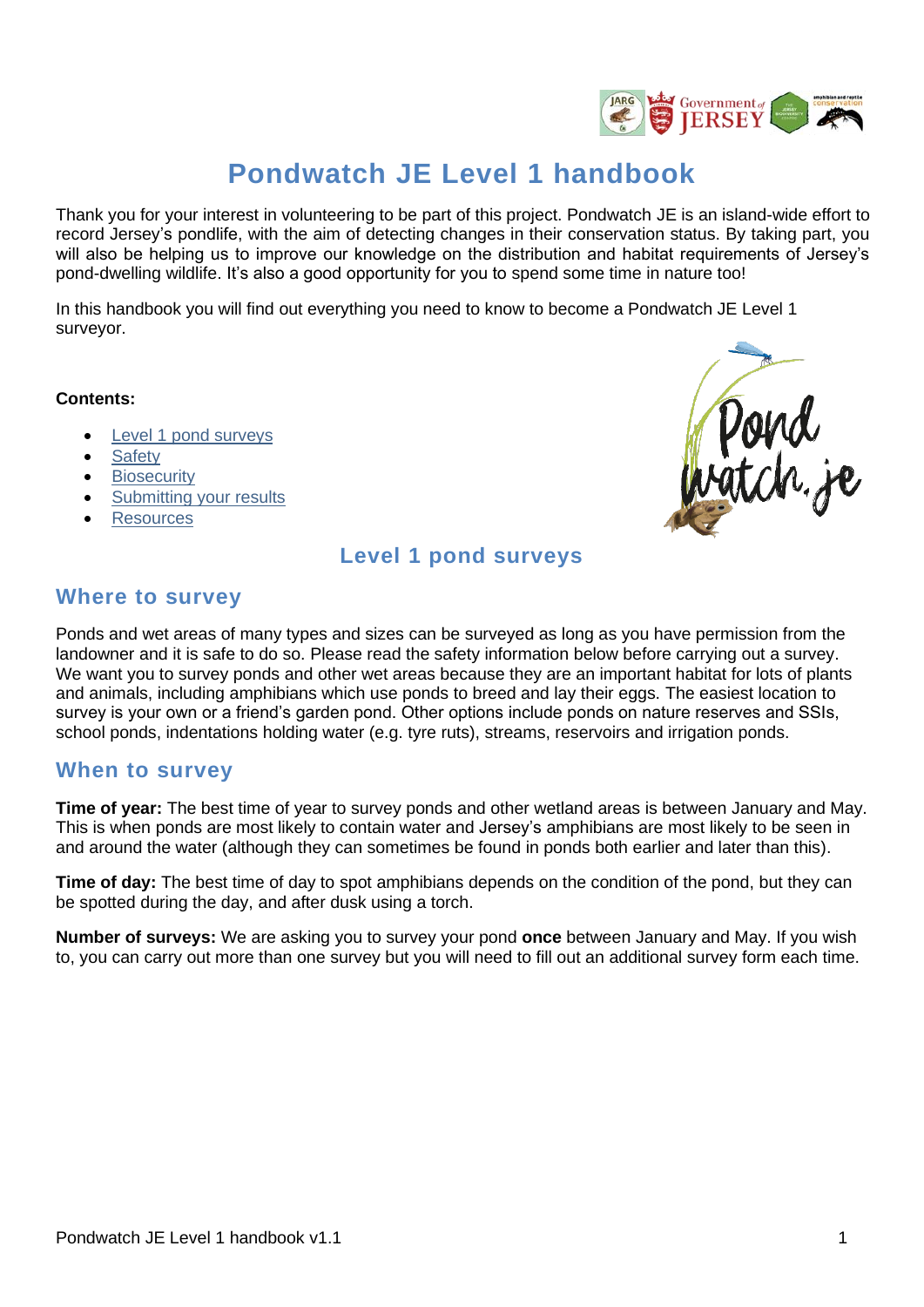# **How to survey**

#### **Equipment**

You will need:

- $\Box$  a Pondwatch JE Level 1 survey form 1 (available from [https://groups.arguk.org/jarg\)](https://groups.arguk.org/jarg)
- $\square$  a pen or pencil
- $\Box$  a mobile phone (for use in the event of an emergency)

Optional (recommended):

- $\Box$  a camera (a smart phone camera is fine)
- $\Box$  a torch if you are looking at night

The camera will allow you to take pictures of anything you are not sure about, which can also help others check the identification of what you record.

#### **How to survey**

- Step 1: Visit your chosen pond and record its location, [type and pond construction](#page-1-0) as shown on the survey form.
- Step 2: Spend 30 minutes visually searching for pondlife from the bank. When possible, take photos of what you see but remember not to touch or handle any wildlife. **Remember**, much of Jersey's wildlife is protected by law, and should not be harmed, taken or possessed, nor should their breeding or resting sites be disturbed.

If you need help identifying the species you saw, see the species ID guides on the [JARG website.](https://groups.arguk.org/jarg)

- Step 3: Record the date you carried out the survey and the number of any plants or animals seen. Amphibian spawn and tadpoles can be difficult to count, so instead you can record a range (e.g. 10– 20) or simply tick the box to indicate they were seen.
- Step 4: Record any supplementary information, including the date you first saw spawn in your pond (if applicable), if toads have been run over nearby roads and if a grass snake has been seen in the pond.
- <span id="page-1-0"></span>Step 5: [Submit your results,](#page-3-1) **even if you don't see anything**. Absence data is very useful.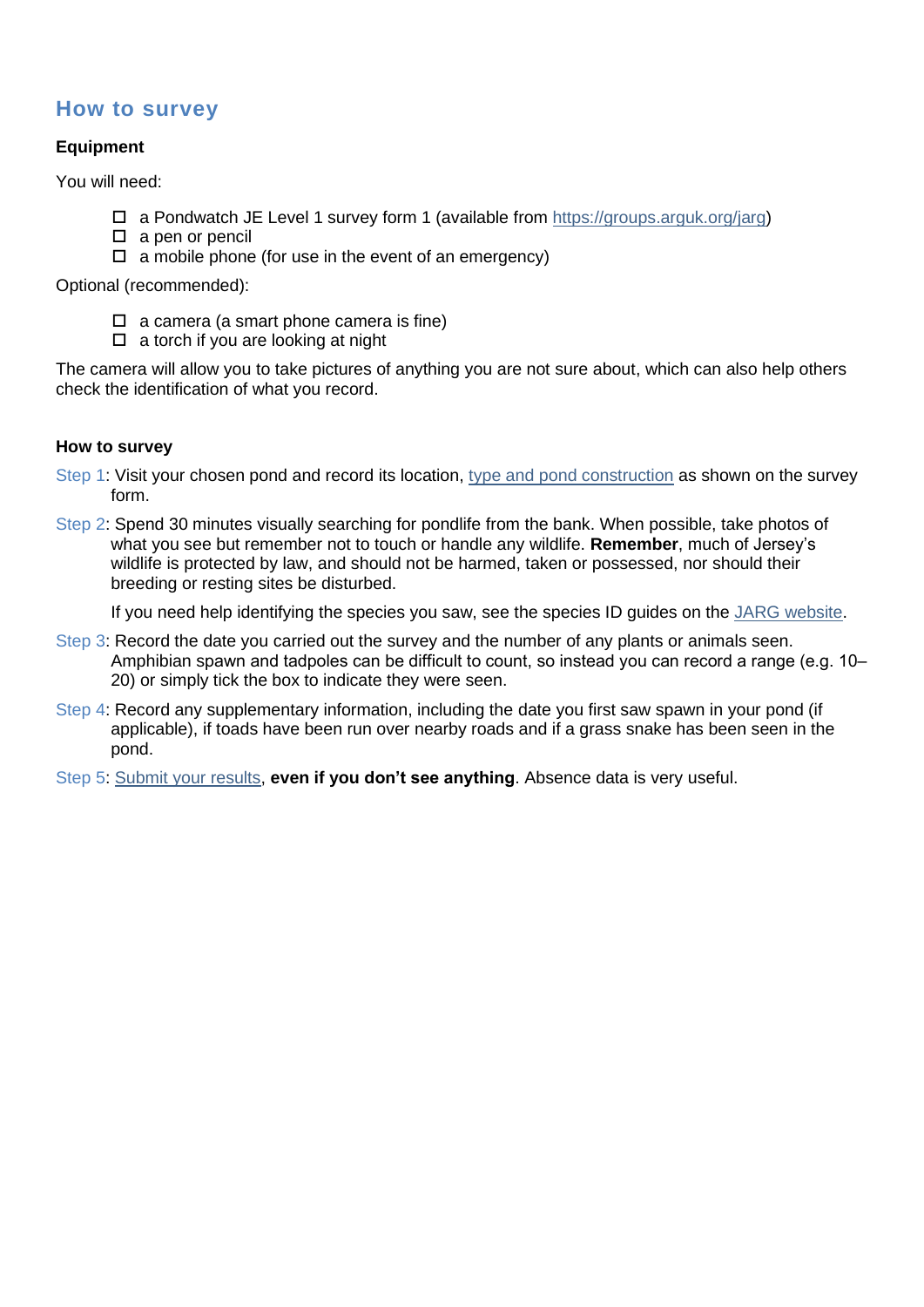# **Pond type and construction**

The survey form asks you to tick the most appropriate type and construction of pond from a list of multiple choices. These are described in more detail in Tables 1 and 2.

| Table 1 Description of pond types. |  |
|------------------------------------|--|
|------------------------------------|--|

| <b>Pond type</b>   | <b>Description</b>                                                                                                                                                                                                                                             |
|--------------------|----------------------------------------------------------------------------------------------------------------------------------------------------------------------------------------------------------------------------------------------------------------|
| Formal garden pond | Standing or still waters between 1m <sup>2</sup> and 2 ha in area which may be permanent or<br>temporary. Includes both man-made and natural waterbodies occurring within a garden or<br>within the boundary of your curtilage. The pond is heavily manicured. |
| Wild garden pond   | As above but the pond is not heavily manicured.                                                                                                                                                                                                                |
| Fish pond          | Any standing or still waters between $1m^2$ and 2 ha in area which may be permanent or<br>temporary and are stocked with fish (e.g. goldfish or koi).                                                                                                          |
| Farm pond          | Any standing or still waters between 1m <sup>2</sup> and 2 ha in area which may be permanent or<br>temporary occurring on a farm.                                                                                                                              |
| School pond        | Any standing or still waters between 1m <sup>2</sup> and 2 ha in area which may be permanent or<br>temporary occurring on school grounds.                                                                                                                      |
| Golf course pond   | Any standing or still waters between $1m^2$ and 2 ha in area which may be permanent or<br>temporary occurring on a golf course.                                                                                                                                |
| Natural pond       | Any standing or still waters between $1m^2$ and 2 ha in area which may be permanent or<br>temporary that occurs naturally (i.e. without human interference).                                                                                                   |
| Lake               | A body of still water >2 ha in area, includes reservoirs and gravel pits.                                                                                                                                                                                      |

#### *Table 2 Description of pond construction types.*

| <b>Pond construction</b> | <b>Description</b>                                   |
|--------------------------|------------------------------------------------------|
| Liner                    | Water is retained by a liner (e.g. butyl).           |
| Preformed plastic        | Water is retained by a preformed plastic shell.      |
| Concrete                 | Water is retained by a layer of concrete.            |
| Clay                     | The pond has no liner but water is retained by clay. |

# <span id="page-2-0"></span>**Safety**

It is very important to make sure you are safe at all times during your survey. Working at night can present greater risk, so if you do want to look for pondlife at night you should make sure you first visit the pond during the day to assess any risks before visiting at night. If you have concerns, then you should not proceed with the survey. A [risk assessment template](https://groups.arguk.org/images/users/70/downloads/ARG_UK_Generic_Risk_Assessment_Feb_2018.doc) is available on the Jersey Amphibian and Reptile [Group website](https://groups.arguk.org/images/users/70/downloads/ARG_UK_Generic_Risk_Assessment_Feb_2018.doc) if required. You are under no obligation to participate or complete the survey.

Note that you do not need to enter the pond to conduct a survey and should only survey from accessible banks. Avoid surveying areas with steep banks or wet muddy ground. Carrying a fully charged mobile phone is also advisable in case of emergency.

It is best to do your survey with someone else, but if you are on your own then make sure you tell a responsible person where you will be and when you expect to be back. Lone working procedures are described in the [Volunteer Working Agreement](https://groups.arguk.org/images/users/70/downloads/NE-F-JARG_Volunteer_Working_Agreement_2022.pdf) (available on the [Jersey Amphibian and Reptile Group](https://groups.arguk.org/jarg)  [website\)](https://groups.arguk.org/jarg).